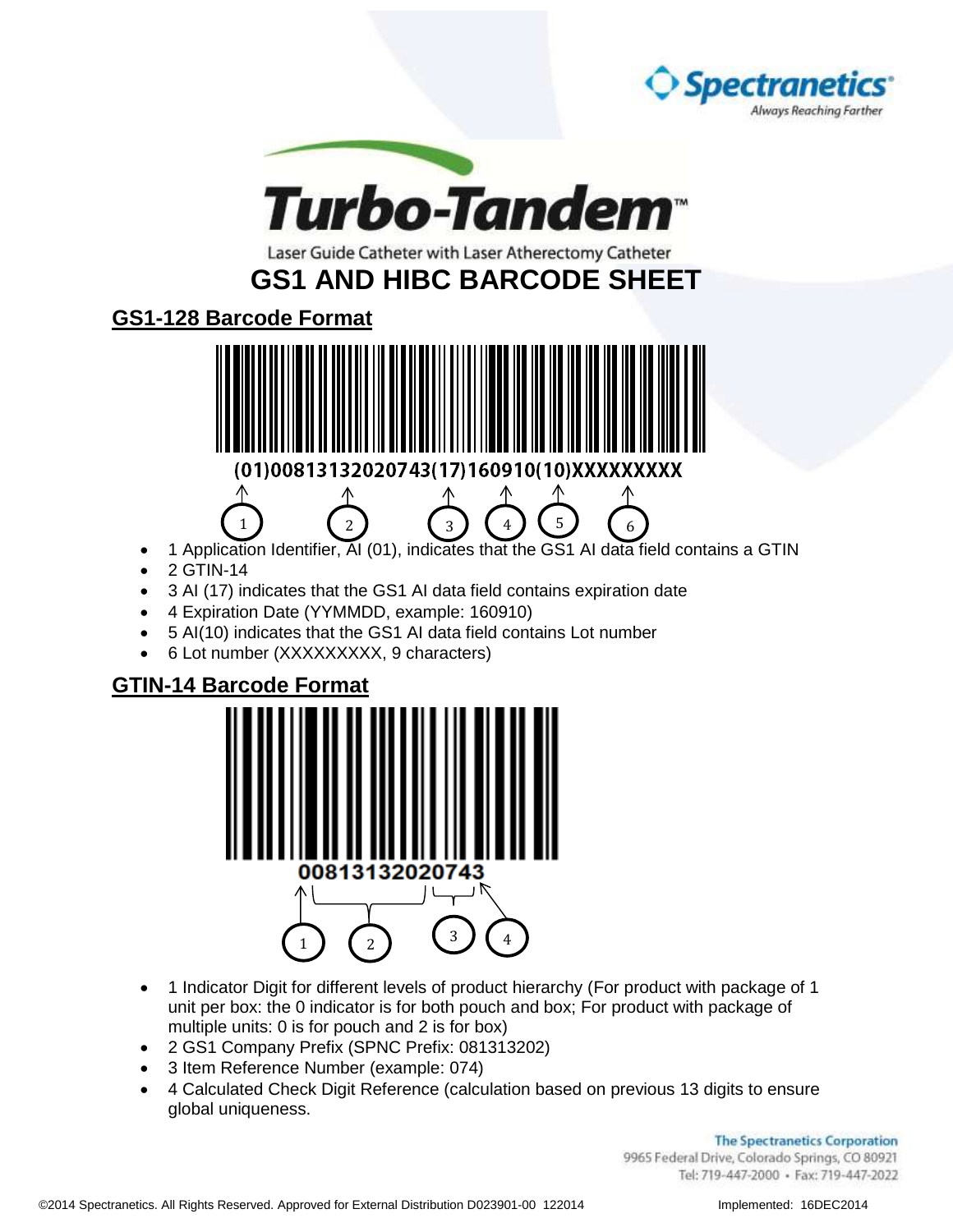



Laser Guide Catheter with Laser Atherectomy Catheter

## **GS1 AND HIBC BARCODE SHEET US**

| Model # | <b>Configuration</b> | <b>GTIN Portion of the GS1 Barcode</b> | <b>HIBC Barcode</b>                  |
|---------|----------------------|----------------------------------------|--------------------------------------|
|         |                      | <b>GTIN-14 BOX BARCODE (Updated)</b>   | <b>HIBC BOX BARCODE (Original)</b>   |
| 472-110 | 7F / 2.0 OTW         | 00813132020231                         | +M204472110AA1J                      |
| 482-110 | 8F / 2.0 OTW         | 00813132020255                         | +M204482110AA1K                      |
|         |                      | <b>GTIN-14 POUCH BARCODE (Updated)</b> | <b>HIBC POUCH BARCODE (Original)</b> |
| 472-110 | 7F / 2.0 OTW         | 00813132020231                         | +M204472110AA0I                      |
| 482-110 | 8F / 2.0 OTW         | 00813132020255                         | +M204482110AA0J                      |

**The Spectranetics Corporation** 9965 Federal Drive, Colorado Springs, CO 80921 Tel: 719-447-2000 · Fax: 719-447-2022